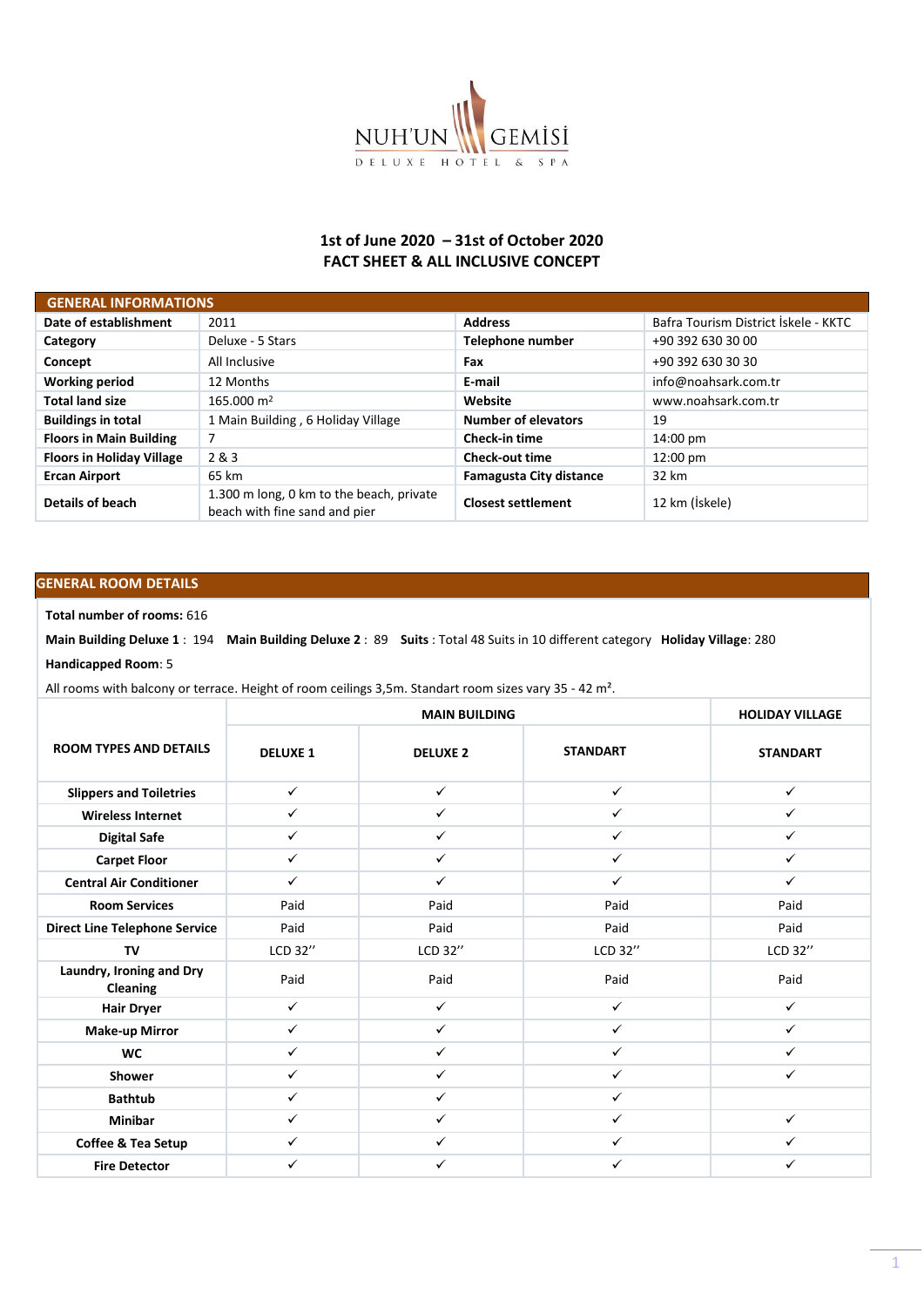| <b>FOOD &amp; BEVERAGES</b>                       |                                 |             |                                                                          |                                                                                                                                                                                                                                                                                                  |                      |              |
|---------------------------------------------------|---------------------------------|-------------|--------------------------------------------------------------------------|--------------------------------------------------------------------------------------------------------------------------------------------------------------------------------------------------------------------------------------------------------------------------------------------------|----------------------|--------------|
|                                                   |                                 |             |                                                                          |                                                                                                                                                                                                                                                                                                  | <b>SUMMER SEASON</b> |              |
| <b>RESTAURANTS &amp;</b>                          | <b>ACTIVITY</b>                 | <b>FORM</b> |                                                                          |                                                                                                                                                                                                                                                                                                  |                      |              |
| <b>BARS</b>                                       |                                 |             |                                                                          | 1st of June 2020 - 31st of October 2020<br><b>DESCRIPTION</b><br><b>FROM</b><br><b>UNTIL</b><br>07:00<br>10:00<br>10:00<br>11:00<br>12:00<br>14:30<br>16:30<br>14:00<br>17.00<br>18.00<br>19:00<br>21:30<br>00:00<br>01:30<br>Desserts<br>10:00<br>19:00<br>24 hours<br>Grills<br>22:30<br>20:00 | <b>ALL INCLUSIVE</b> |              |
| <b>FLORA</b><br><b>RESTAURANT</b><br>(MAIN REST.) | <b>Breakfast</b>                | Open Buffet | All drinks will be served to the table.                                  |                                                                                                                                                                                                                                                                                                  |                      | $\checkmark$ |
|                                                   | Late Breakfast                  | Open Buffet | All drinks will be served to the table.                                  |                                                                                                                                                                                                                                                                                                  |                      | $\checkmark$ |
|                                                   | Lunch                           | Open Buffet | All drinks will be served to the table.                                  |                                                                                                                                                                                                                                                                                                  |                      | $\checkmark$ |
| <b>FORA BEACH</b><br><b>RESTAURANT</b>            | Snack Buffet                    | Open Buffet | Snacks, Desserts, Salads, Fruits                                         |                                                                                                                                                                                                                                                                                                  |                      | $\checkmark$ |
| <b>FORA BEACH</b><br><b>RESTAURANT</b>            | Food and<br>Beverage<br>Service | Food        | Tea-time and hot snacks                                                  |                                                                                                                                                                                                                                                                                                  |                      | ✓            |
| <b>FLORA</b><br><b>RESTAURANT</b>                 | <b>Dinner</b>                   | Open Buffet | Children buffet, Diet Buffet,<br>All drinks will be served to the table. |                                                                                                                                                                                                                                                                                                  |                      | $\checkmark$ |
| (MAIN REST.)                                      | Night Buffet                    | Snack       | Soup and Snacks                                                          |                                                                                                                                                                                                                                                                                                  |                      | $\checkmark$ |
| <b>NOAH'S ARK</b><br><b>CAFE</b>                  | Cafe                            | Food        |                                                                          |                                                                                                                                                                                                                                                                                                  |                      | Paid         |
| <b>ROOM SERVICE</b>                               | Food and<br>Beverage<br>Service | Menu        | Room Service Menu                                                        |                                                                                                                                                                                                                                                                                                  |                      | Paid         |
| <b>FORA BEACH</b><br><b>RESTAURANT</b>            | Grill<br>Restaurant             | Menu        |                                                                          |                                                                                                                                                                                                                                                                                                  |                      | Paid         |
| <b>ALABORA A'LA</b><br><b>CARTE</b>               | A'la Carte<br>Restaurant        | Menu        | Mediterranean Cuisine                                                    | 16:00                                                                                                                                                                                                                                                                                            | 00:00                | Paid         |

˟ Fresh fruit juices and icecreams are paid in all areas.

| <b>BARS</b>                               |                         |                     |                                                                                          |                                         |                      |                                |  |
|-------------------------------------------|-------------------------|---------------------|------------------------------------------------------------------------------------------|-----------------------------------------|----------------------|--------------------------------|--|
|                                           |                         |                     |                                                                                          |                                         | <b>SUMMER SEASON</b> |                                |  |
|                                           |                         |                     |                                                                                          | 1st of June 2020 - 31st of October 2020 |                      |                                |  |
| <b>BARS</b>                               | <b>ACTIVITY</b>         | <b>FORM</b>         | <b>DESCRIPTION</b>                                                                       | <b>FROM</b>                             | <b>UNTIL</b>         | <b>ALL</b><br><b>INCLUSIVE</b> |  |
| <b>NOAH'S ARK CAFE</b>                    | Cafe                    | Beverage<br>Service | Tea, Coffee Machines, Water,<br>Soft Drinks.                                             | 10:00                                   | 19:00                | ✓                              |  |
| <b>MINIBAR</b>                            | <b>Beverage Service</b> | Daily               | Will be reneved once a day                                                               |                                         |                      | ✓                              |  |
| <b>SUN SUN BAR</b>                        | Bar                     | <b>Beverages</b>    | Tea, Coffee Machines, Water,<br>Soft and Alcoholic Drinks                                | 10:00                                   | 01:00                | ✓                              |  |
| <b>POOL BAR</b>                           | <b>Beverage Service</b> | <b>Beverages</b>    | Tea, Coffee Machines, Water,<br>Soft and Alcoholic Drinks                                | 10:00                                   | 18:00                | ✓                              |  |
| <b>HOLIDAY VILLAGE</b><br><b>POOL BAR</b> | <b>Beverage Service</b> | <b>Beverages</b>    | Tea, Coffee Machines, Water,<br>Soft and Alcoholic Drinks                                | 13:00                                   | 23:00                | ✓                              |  |
| <b>AQUA BAR</b>                           | <b>Beverage Service</b> | <b>Beverages</b>    | Tea, Coffee Machines, Water,<br>Soft Drinks and Ice-cream service<br>between 14:30-16:30 | 10:00                                   | 17:30                | ✓                              |  |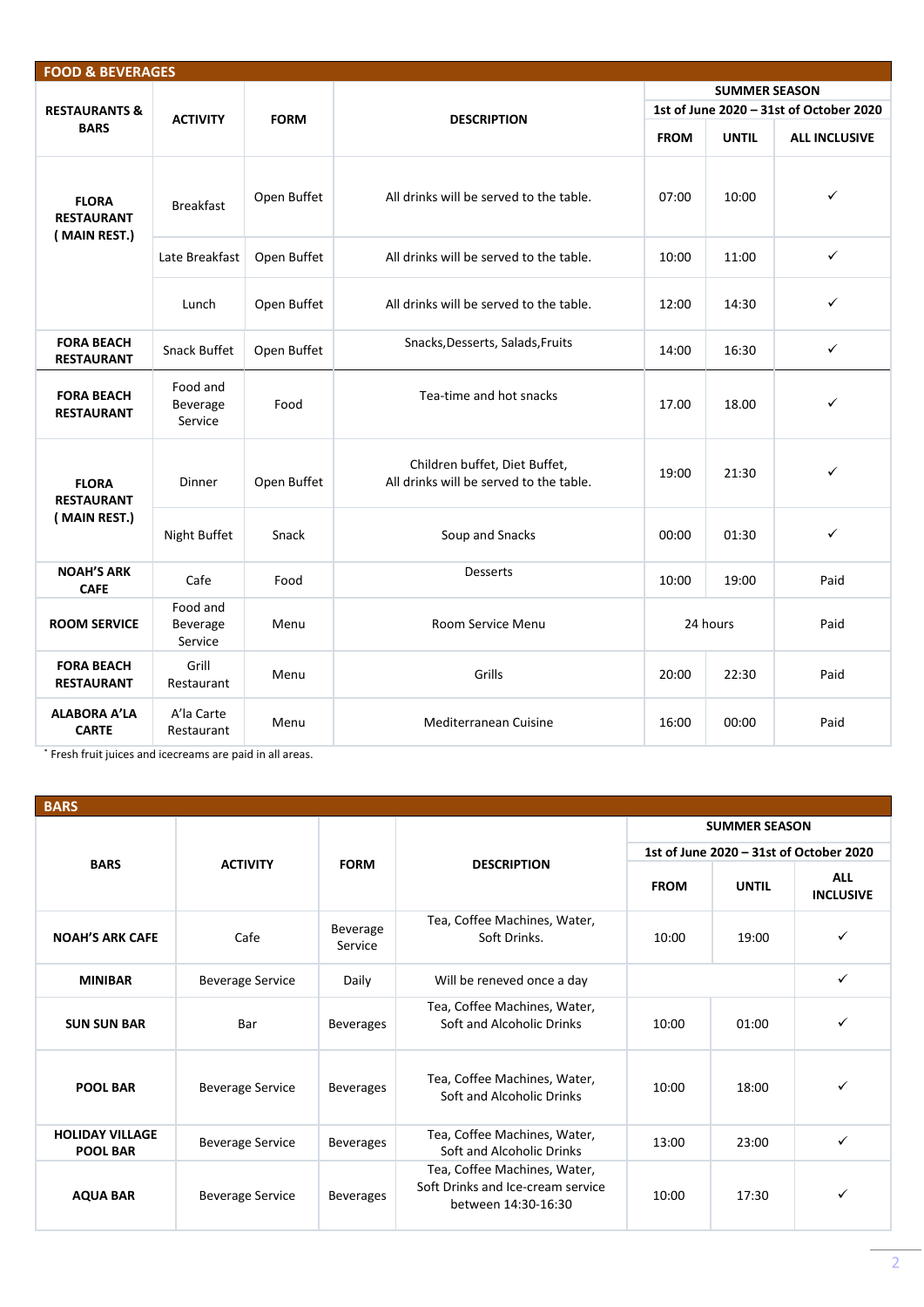| <b>ALABORA BAR</b>             | <b>Beverage Service</b>              | Menu | <b>Beverage Service</b>      | 16:00 | 00:00 | Paid |
|--------------------------------|--------------------------------------|------|------------------------------|-------|-------|------|
| <b>ADA BAR</b>                 | <b>Beverage Service</b>              | Menu | <b>Beverage Service</b>      | 10:00 | 18:00 | Paid |
| <b>FENER DISCO</b>             | <b>Beverage Service</b>              | Menu | <b>Beverage Service</b>      | 00:00 | 02:00 | Paid |
| <b>NARGILE CAFE BAR</b>        | <b>Beverage Service</b>              | Menu | Hookah and Beverage Services | 16:00 | 00:00 | Paid |
| <b>ENGLISH PUB<sup>*</sup></b> | <b>Beverage Service</b>              | Menu | <b>Beverage Service</b>      | 21:00 | 02:00 | Paid |
| <b>SUN SUN LOUNGE</b>          | <b>Beverage Service</b>              | Menu | <b>Beverage Service</b>      | 10:00 | 01:00 | Paid |
| <b>VITAMIN BAR</b>             | <b>Beverage Service</b>              | Menu | Soft Drinks                  | 10:00 | 20:00 | Paid |
| <b>PAVILIONS</b>               | Food and Beverage<br><b>Services</b> | Menu | Special Packages             | 10:00 | 18:00 | Paid |
|                                |                                      |      |                              |       |       |      |

˟ Age limit for English Pub is +18.

˟ Fresh fruit juices and icecreams are paid in all areas.

|       | MINIBAR     |                      |      |                   |  |
|-------|-------------|----------------------|------|-------------------|--|
| Water | Soft Drinks | <b>Mineral Water</b> | Beer | Tea & Coffee Tray |  |

| KARINA SPA & WELLNESS <sup>*</sup> From 10:00 until 20:00 |             |             |                     |             |             |  |  |  |  |
|-----------------------------------------------------------|-------------|-------------|---------------------|-------------|-------------|--|--|--|--|
| <b>SERVICE</b>                                            | <b>FREE</b> | <b>PAID</b> | <b>SERVICE</b>      | <b>FREE</b> | <b>PAID</b> |  |  |  |  |
| Indoor Pool                                               |             |             | <b>Resting Area</b> |             |             |  |  |  |  |
| <b>Fitness Center</b>                                     |             |             | Massage Service     |             |             |  |  |  |  |
| Sauna ***                                                 |             |             | Skin and Body Care  |             |             |  |  |  |  |
| Turkish Bath (Except rubber services)                     |             |             | Steam Room***       |             |             |  |  |  |  |

\*Age limit for Karina Spa & Wellness Center is +12 due to safety reasons.

˟˟ Fitness Center will be serving from 08:00 until 20:00. Age limit for Karina Spa & Wellness Center is +16 due to safety reasons.

\*\*\* Sauna and Steam Room serving from 10:00 until 20:00 on weekdays.

| <b>SERVICES FOR HONEYMOONERS</b> |             |             |                                              |             |             |  |  |  |  |
|----------------------------------|-------------|-------------|----------------------------------------------|-------------|-------------|--|--|--|--|
| <b>SERVICES</b>                  | <b>FREE</b> | <b>PAID</b> | <b>SERVICES</b>                              | <b>FREE</b> | <b>PAID</b> |  |  |  |  |
| <b>Special Toiletries</b>        |             |             | Round-trip private transfer from/to airport. |             |             |  |  |  |  |
| <b>Special Room Decoration</b>   |             |             | Fresh Flower delivery                        |             |             |  |  |  |  |
| Breakfast service to the room    |             |             | Private Airplane Service                     |             |             |  |  |  |  |
| Fruit basket & Wine              |             |             |                                              |             |             |  |  |  |  |

| <b>KID'S CLUB &amp; PLAYGROUND</b> |                                   |                          |                      |
|------------------------------------|-----------------------------------|--------------------------|----------------------|
| <b>CLUB</b>                        | KID'S CLUB                        | <b>ACTIVITY</b>          | <b>ALL INCLUSIVE</b> |
| $4 - 12$ ages (Mini & Junior)      | <b>Activity Rooms, Playground</b> | Contests, Face Paintings |                      |

 $\triangleright$  Babysitter service is paid.

 $\triangleright$  Kid's Club is available from 10:00 - 12:30 13:30 -18:00 and 20:00 till 23:00.

➢ Playground is available between 10:00 -23:00.

| <b>ENTERTAINMENT</b>                                             |              |             |                                                |              |             |
|------------------------------------------------------------------|--------------|-------------|------------------------------------------------|--------------|-------------|
| <b>ACTIVITY</b>                                                  | <b>FREE</b>  | <b>PAID</b> | <b>ACTIVITY</b>                                | <b>FREE</b>  | <b>PAID</b> |
| Fener Disco everyday between 00:00 - 02:00                       |              | ✓           | <b>Table Tennis</b>                            | ✓            |             |
|                                                                  |              |             | <b>Animation Activities</b>                    |              |             |
| Aqua Park (Available from 1st of June till 30th of<br>September) | ✓            |             | Beach                                          | $\checkmark$ |             |
| Holiday Village Pool                                             | ✓            |             | Main Pool                                      | ✓            |             |
| Dart                                                             | ✓            |             | Pinball                                        | ✓            |             |
| Amerikan Pool                                                    | $\checkmark$ |             | English Pub 3 Ball Heated Professional<br>Pool |              |             |